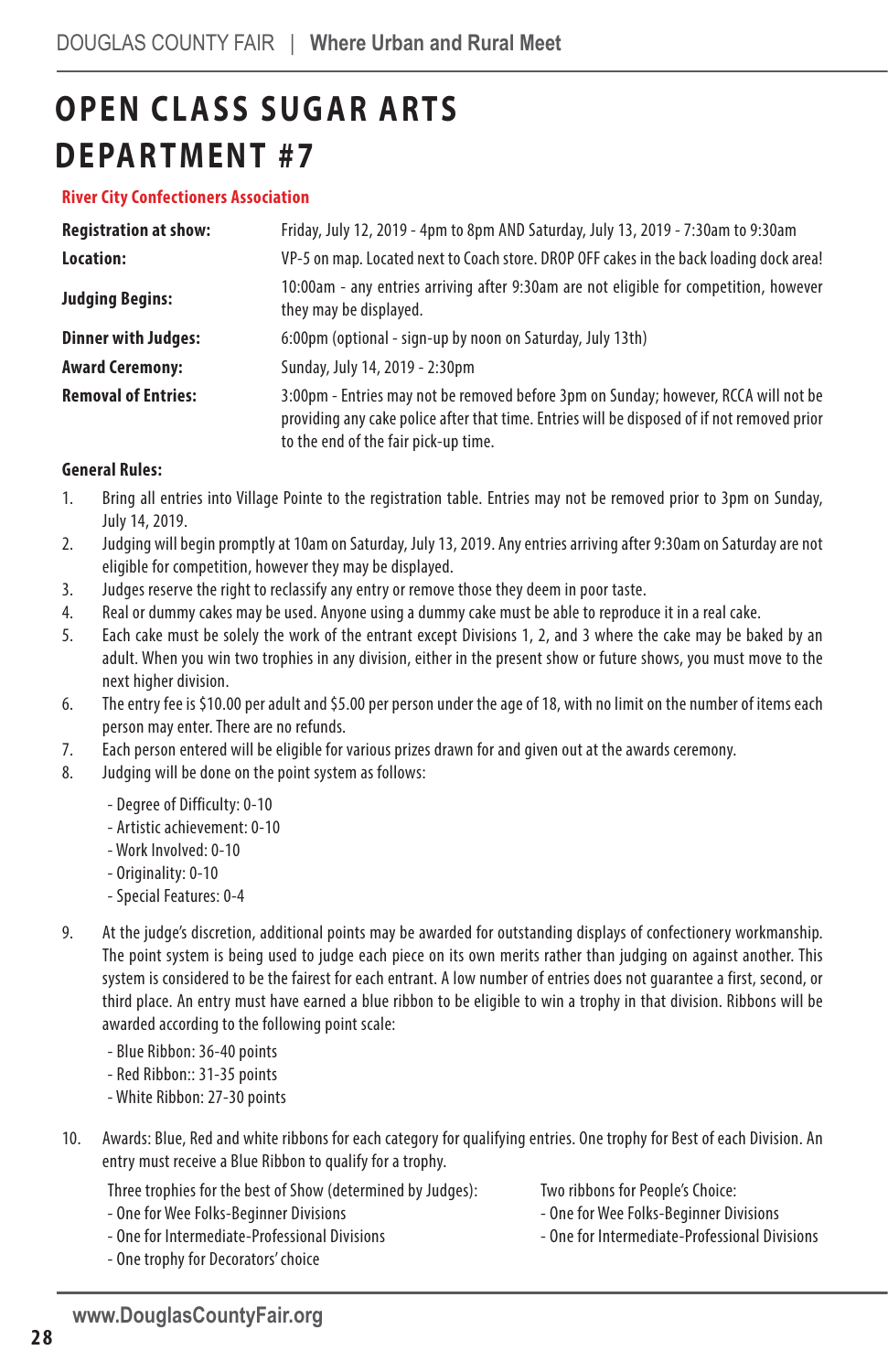- 11. A form provided upon registration must be placed with each entry describing the work that has been done. Use of table dressing (fabric and mirrors) is encouraged in order to make a better presentation. No other items may accompany your show piece. No silk flowers or commercially made confectionery items will be allowed except for gingerbread houses and wedding cake toppers. Plastic items should be kept to a minimum. No advertisements or business cards will be allowed next to the items until after judging.
- 12. All wedding and anniversary cakes in the American and Foreign Divisions cannot have stairs, fountains or lights. These items may be used in the wedding Spectacular Division only. The Wedding Spectacular is open to all ages and skill levels.
- 13. Electricity is available on a first come, first serve basis and must be specified on your entry form. You must furnish your own extension cord. Extension cord must pass electrical requirements and safety requirements of fire management.
- 14. Sponsors of this show will not be held responsible for any theft or damage, although all possible precautions will be taken.
- 15. Any entry that has been previously entered in the Omaha show are ineligible
- 16. Explanation of show theme: The theme for this year's show is "Wild Thing". The Show theme may be of any confectionery medium or method you wish, cake or non-cake. Refer to the medium and method classifications.
- 17. No cold porcelain entries are allowed. Show pieces need to be constructed of the media listed on these pages.
- 18 If your entry is constructed of real cake and carved you will need to include photos of the progress. No faces, just hands!



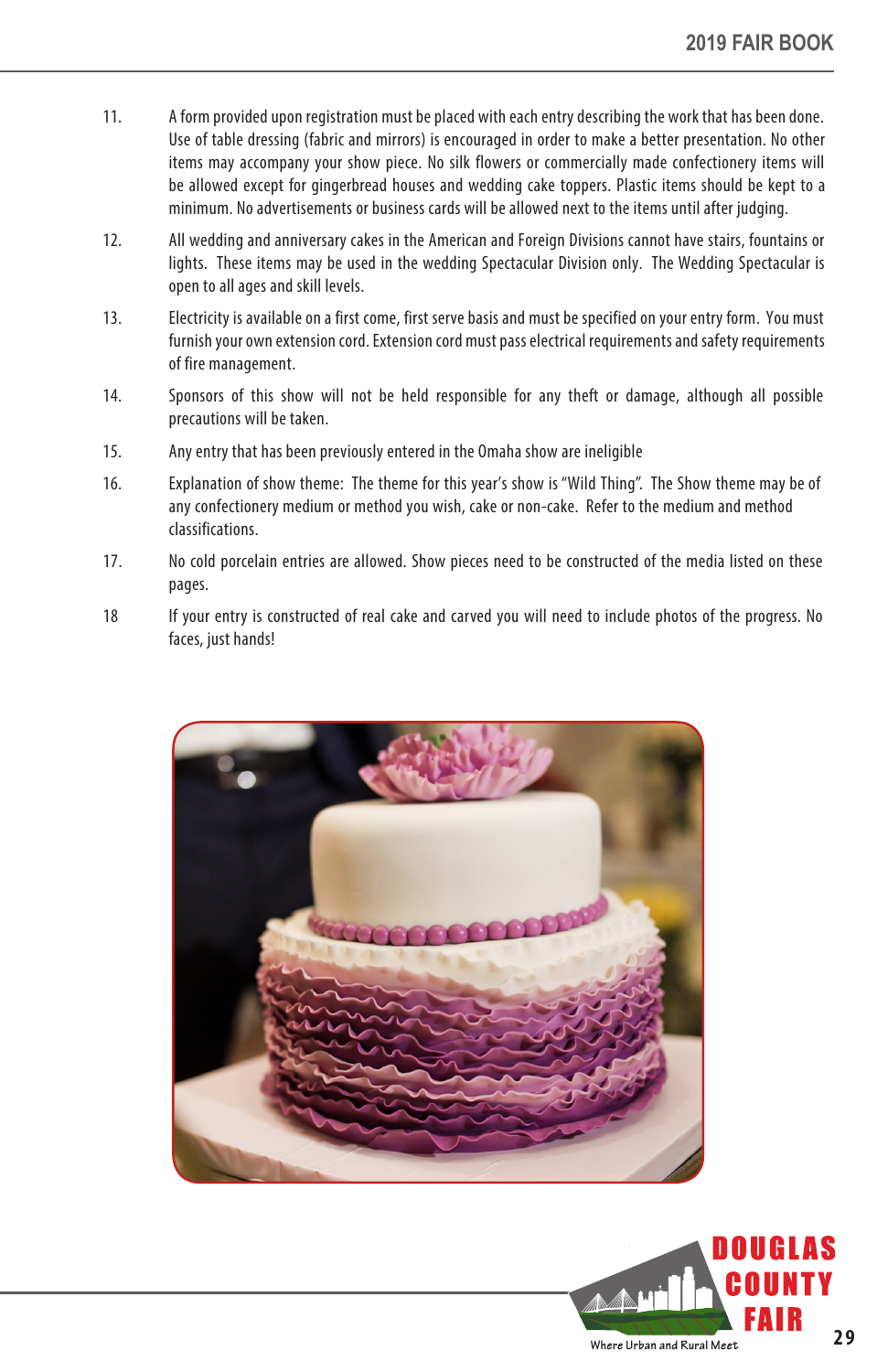### **Division 701 – Sugar Arts**

#### **Class #**

- **01** Wee Folk (Ages 7 and Under) Any child who was decorated and completed a cake entirely by him/herself.
- **02** Children (Ages 8 -12) Any child who has decorated and completed a cake entirely by him/herself.
- **03** Junior (Ages 13-18) Anyone who has decorated and completed a cake entirely by him/herself.
- **04** Beginner (Ages 19 and Over) Anyone with less than 2 years of decorating experience.
- **05** Intermediate Anyone with 2 or more years of decorating experience who does not qualify for the advanced division.
- **06** Advanced Any adult who has taught cake decorating or has decorated 3 years or more and has won 2 "Best of Division" trophies in the intermediate division.
- **07** Professional Any adult who has attended one or more processional cake decorating schools or teaches classes above basic decorating or has had 40 or more hours of cake decorating instruction or has won 2 "Best of Division" trophies in the advanced division.
- **08** Wedding Spectacular Two separate divisions. (Young Persons Intermediate or Advanced Professional). Open to all. Choose your divisions appropriate to you. Use your Imagination.

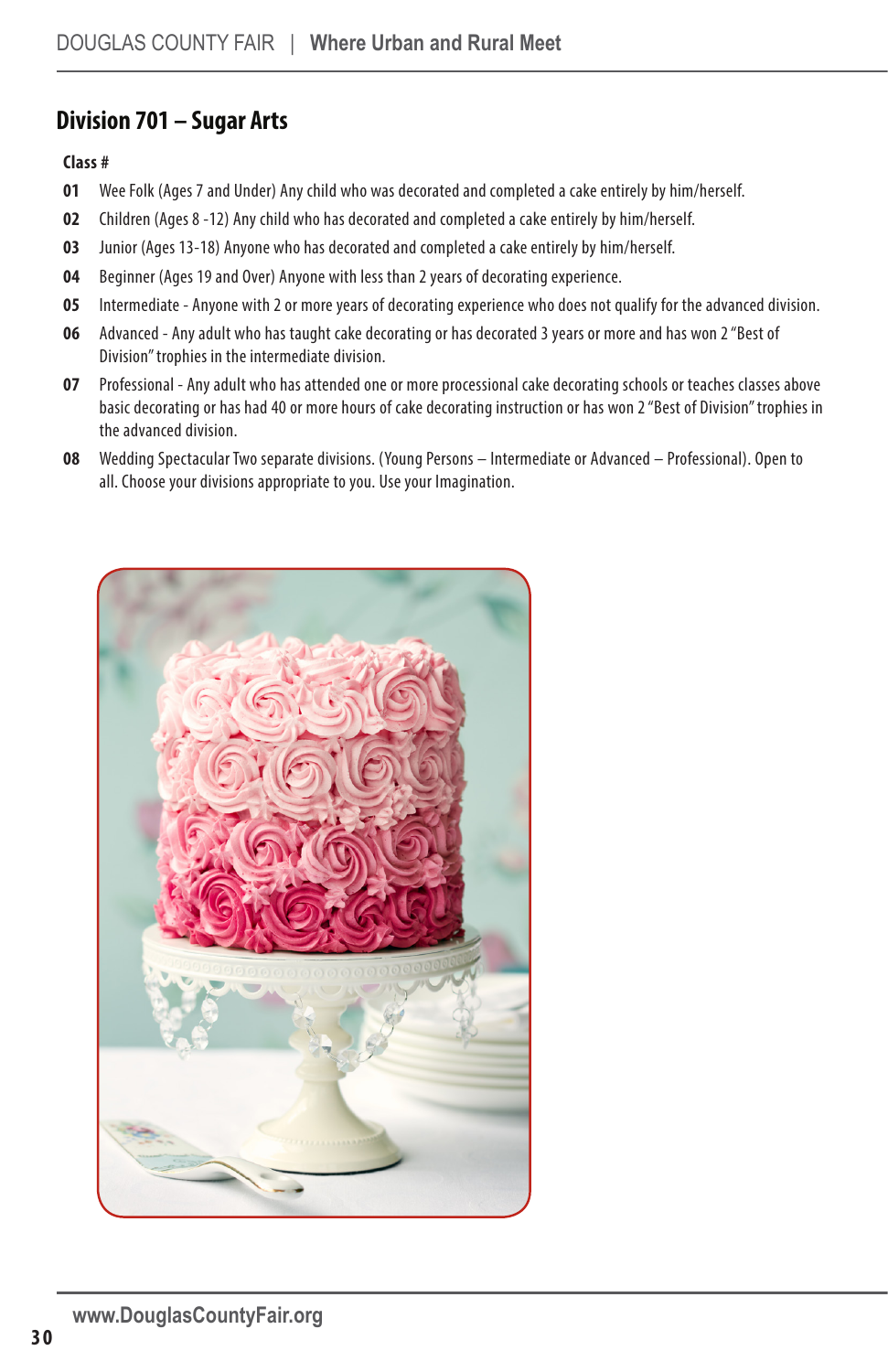#### **Our challenge Items for 2019 are:**

- 1) Pineapple
- 2) Sunglasses
- 3) Microwave
- 4) Water
- 5) Pool ball triangle rack
- 6) Harmonica
- 7) Duck
- 8) Palm tree
- 9) Milk
- 10) Ballet shoe
- 11) Grass hut
- 12) Tropical flower
- 13) Octopus
- 14) Bowling pin
- 15) Dog house

## **CLASSES**

#### **Our theme for 2019 is "Wild Thing"**

The challenge category is open to all divisions. It is up to the individual to make sure all items are included in your piece. If all items are not included, you will not be able to receive the cash prizes! You will be required to fill out a form listing where all the items are in your piece or you may do that before hand and bring it with you. Have fun and be creative.

We offer a first place (\$50) prize, a second place (\$25) and a third place (\$10) prize for the challenge category. Only 3 prizes will be awarded by the judges and their decision is final!

We will offer 3 cash prizes for show theme:

- \$50 best of divisions (Professional-Advanced)
- \$50 best of divisions (intermediate-Beginner)
- \$25 best of divisions (Junior-Wee Folks)

You must receive a blue ribbon to be able to receive the cash prizes in the show theme! Decisions of the judges are final!

Our Teacher and Judge this year is Judi Smith. Judi is a fellow Nebraskan and lives in Bellevue. Judi discovered cake decorating when she wanted to do her son's third birthday cake in 1974. After her first Wilton class there was no looking back. Judi began teaching cake decorating classes in 1975 and is a Wilton Certified Teacher. Since she joined the INTERNATIONAL CAKE DECORATING SOCIETY, she has the opportunity to learn from world-class teachers and has taught classes at ICES conventions. Judi enjoys sharing her love of cake decorating with her students all over the USA and beyond. Judi is passionate about the Sugar Arts and has traveled nationwide to share her vast knowledge with others.

A list of supplies needed for the class will be emailed after receiving payment.

#### **Succulents in Buttercream & Fondant**

Friday, July 12, 2019 - 6:00 pm - 8:00 pm

Trending now are succulents (related to orchids) for cake

decorating and are being used for dramatic effects. We will make several types of designs in buttercream and fondant. You will learn several types of Crassula/sedum, Echeveria (Etch-A-veria) (hen & chick & more types), kalanchoe, aloe, string of pearls and even a few cactus types.

 **Cost of class: \$50.00**

#### **Beautiful Large Open Wafer Paper Roses & Peony**

Sunday, July 14, 2019 - 10:30 am - 1:00 pm

Judi Smith shows how to make 2 sizes of amazing large open roses using wafer paper and with a little tweaking, they become full peonies! These flowers are perfect when you need large edible flowers and don't want to make buttercream, fondant or gumpaste ones! All skill levels will love this class.

 **Cost of class: \$50.00**

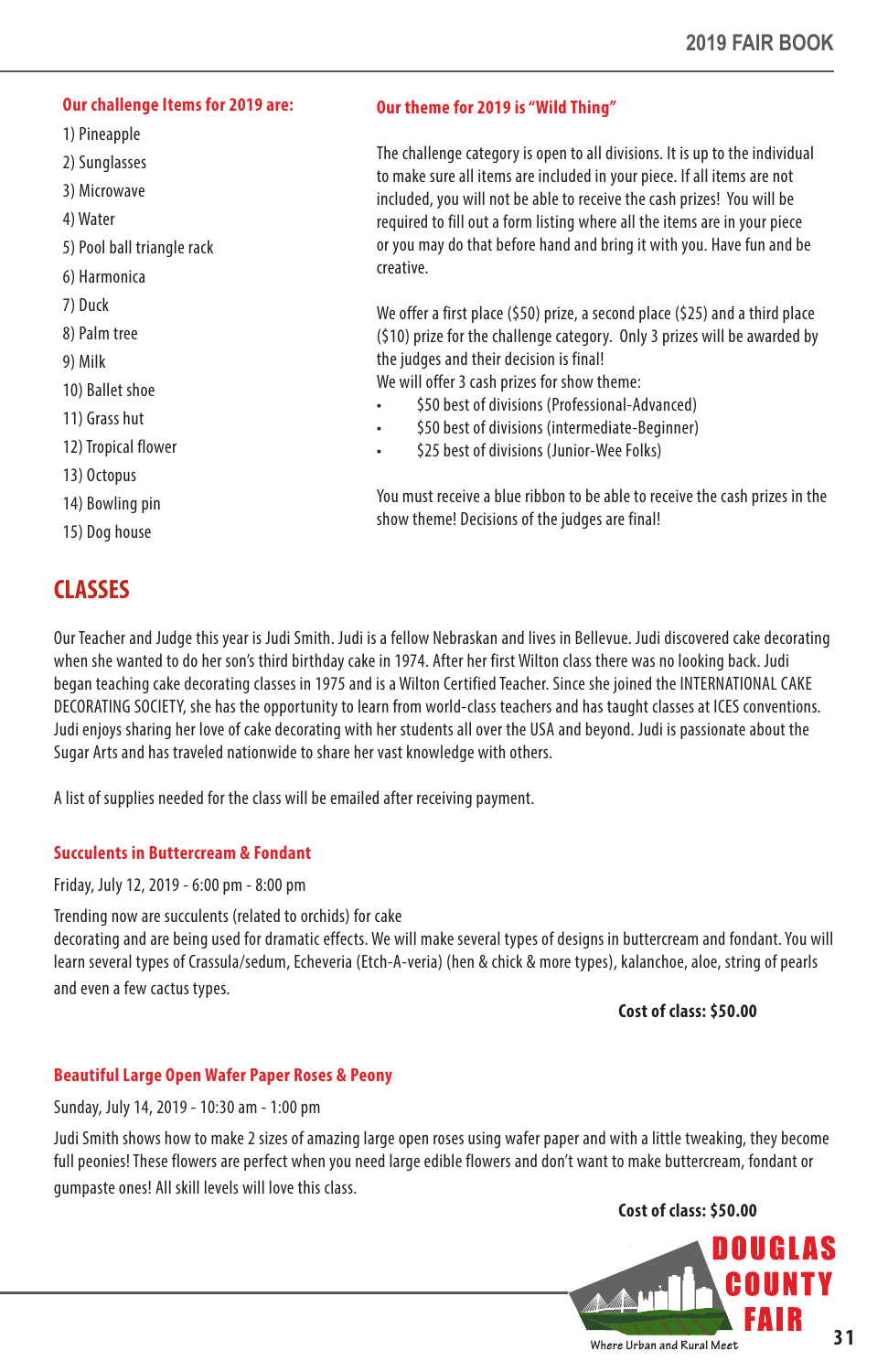## **CLASS Registration Form**

| Succulents in Buttercream & Fondant - July 12th 6pm-8pm                   |                                                                                                                                                                                                                               |  |  |  |  |  |
|---------------------------------------------------------------------------|-------------------------------------------------------------------------------------------------------------------------------------------------------------------------------------------------------------------------------|--|--|--|--|--|
|                                                                           | $Cost $50 \qquad $ {\color{red} \dot{\text{}}_{\text{}} \text{}}$                                                                                                                                                             |  |  |  |  |  |
| Beautiful Large Open Wafer Paper Roses & Peony - July 14th 10:30am-1:00pm |                                                                                                                                                                                                                               |  |  |  |  |  |
|                                                                           | $Cost $50 \t$$                                                                                                                                                                                                                |  |  |  |  |  |
|                                                                           |                                                                                                                                                                                                                               |  |  |  |  |  |
|                                                                           |                                                                                                                                                                                                                               |  |  |  |  |  |
|                                                                           | Name: Name: Name: Name: Name: Name: Name: Name: Name: Name: Name: Name: Name: Name: Name: Name: Name: Name: Name: Name: Name: Name: Name: Name: Name: Name: Name: Name: Name: Name: Name: Name: Name: Name: Name: Name: Name: |  |  |  |  |  |
|                                                                           |                                                                                                                                                                                                                               |  |  |  |  |  |
|                                                                           |                                                                                                                                                                                                                               |  |  |  |  |  |
|                                                                           |                                                                                                                                                                                                                               |  |  |  |  |  |
|                                                                           |                                                                                                                                                                                                                               |  |  |  |  |  |
| Please send your completed form along with payment to:                    |                                                                                                                                                                                                                               |  |  |  |  |  |
| <b>Margaret Stone</b><br>19066 U Street<br>Omaha, NE 68135                |                                                                                                                                                                                                                               |  |  |  |  |  |

If you have any questions, please contact her at (402)657-5658 or charon72@yahoo.com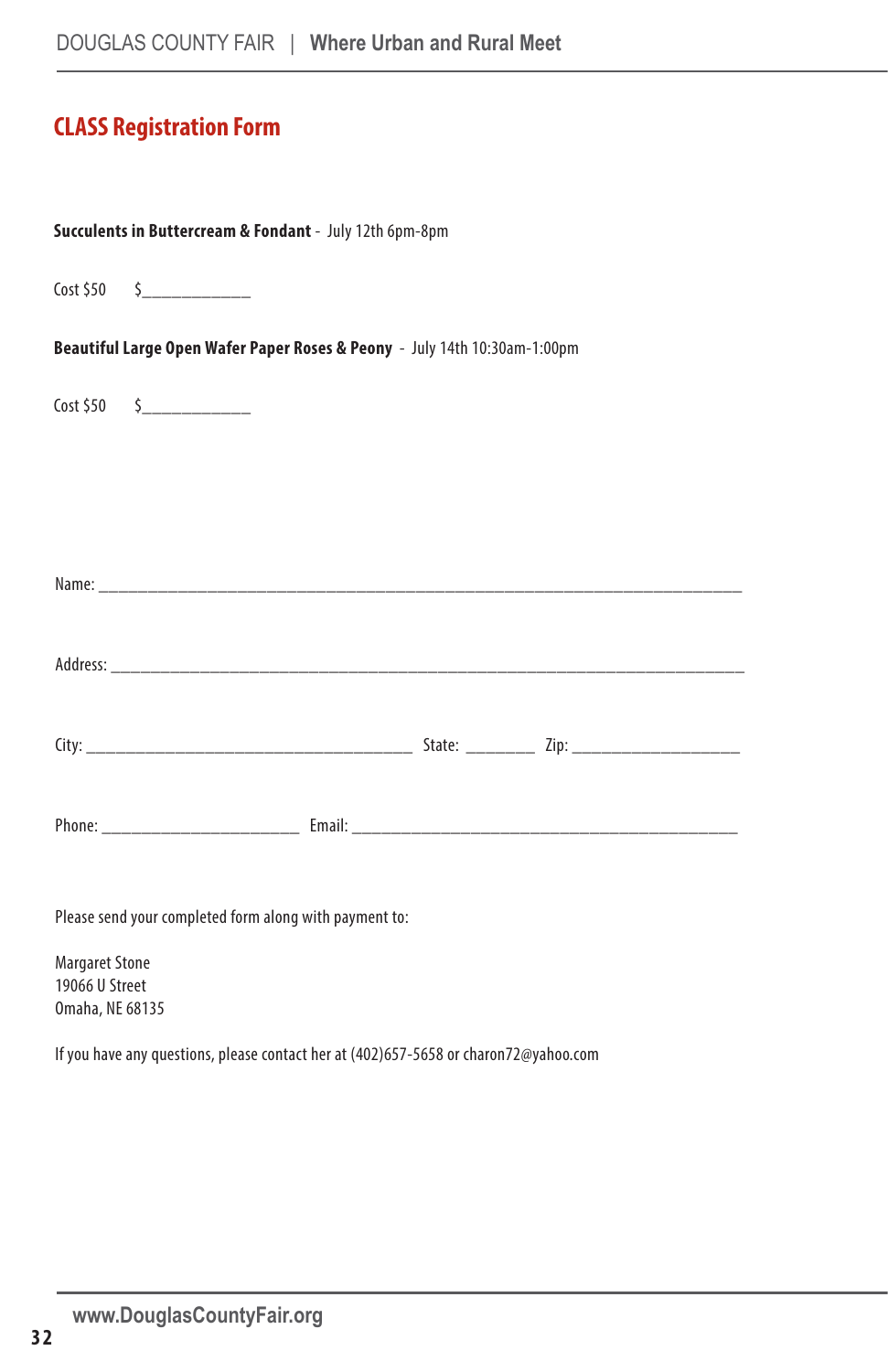# **RIVER CITY CONFECTIONERS ASSOCIATION**

# **Sugar Arts Competition 2019**

**Registration Form** 

| (Please Print Clearly)                                                                                                                                |
|-------------------------------------------------------------------------------------------------------------------------------------------------------|
|                                                                                                                                                       |
|                                                                                                                                                       |
| City, State,                                                                                                                                          |
| Phone (Include Area                                                                                                                                   |
| E-Mail                                                                                                                                                |
| Entry Fee \$10.00 per adult<br><u> 1989 - Johann John Harry Harry Harry Harry Harry Harry Harry Harry Harry Harry Harry Harry Harry Harry Harry H</u> |
| \$5.00 per person (under 18)                                                                                                                          |
| Please fill out one entry form per person, but you can write just one check. Please make<br>checks payable to: RCCA                                   |
| Please mail this entry form along with your check to:                                                                                                 |
| <b>Gina Looney</b>                                                                                                                                    |
| 1221 S 122nd Plz #224                                                                                                                                 |

 **Omaha, NE 68144** 

**RELEASE OF LIABILITY; I hereby release River City Confectioners Association, the Chance Ridge Event Center, Omaha Douglas County Fair from any liability during the July 12-14, 2019 Sugar Arts Show. I agree to abide by all the rules of the show and the decisions of the judges. I give by permission for pictures to be taken of my entries.** 

**Signature\_\_\_\_\_\_\_\_\_\_\_\_\_\_\_\_\_\_\_\_\_\_\_\_\_\_\_\_\_\_\_\_\_\_\_\_\_\_\_\_\_\_\_\_\_\_\_\_Date\_\_\_\_\_\_\_\_\_\_\_\_\_**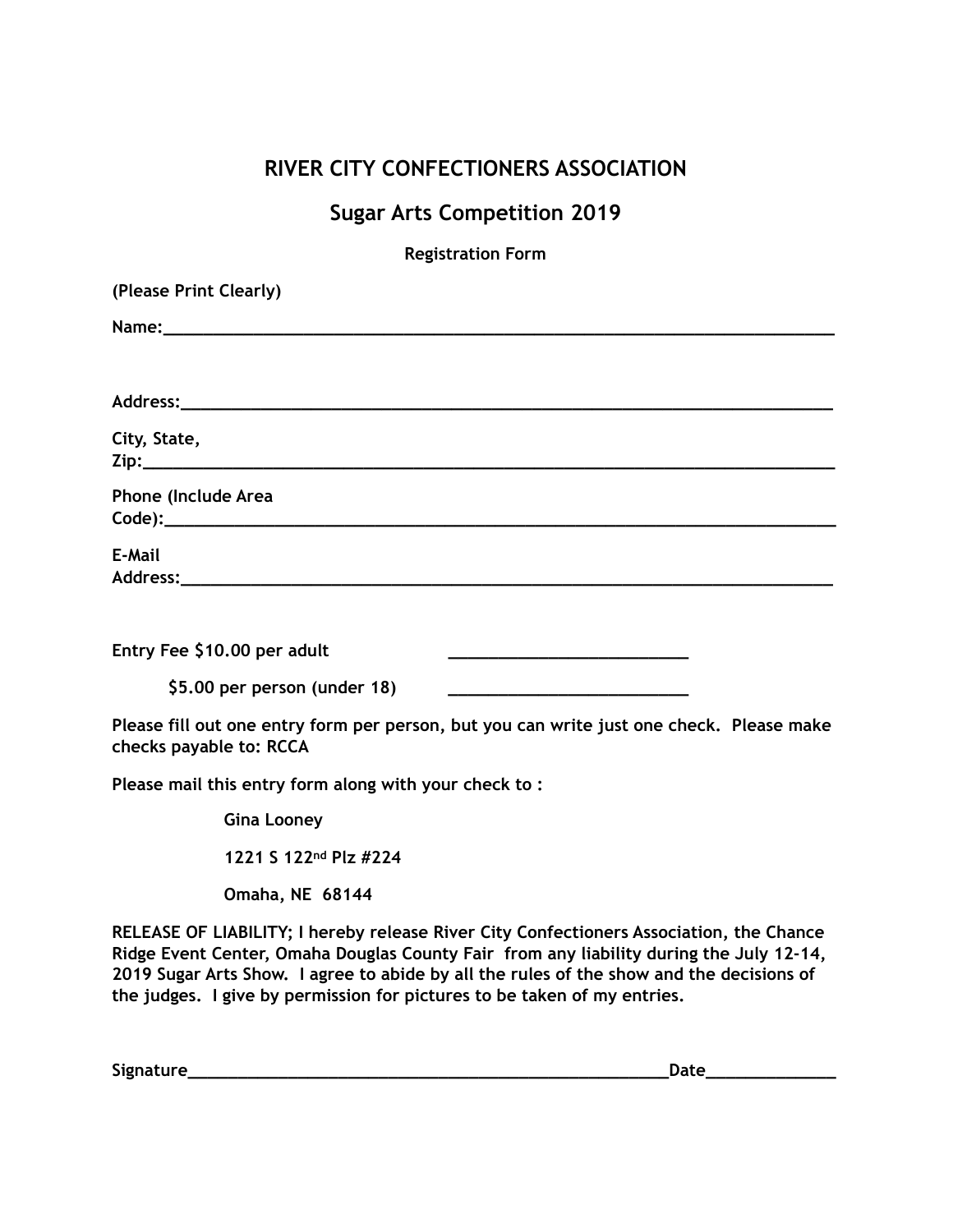**DIVISION**  check one \_\_\_\_Wee Folk (under age 7) \_\_\_\_Children (age 8-12) \_\_\_\_ Junior (age 13-18) Age of Entrant\_\_\_\_\_\_\_\_\_\_\_ (If under 19) \_\_\_\_Beginner \_\_\_\_\_Intermediate \_\_\_\_\_Advanced \_\_\_\_\_Professional **CATEGORIES** (One sheet per entry) check one: \_\_\_\_\_Holiday \_\_\_\_\_Wedding/Anniversary \_\_\_\_\_Birthday \_\_\_\_\_Challenge \_\_\_\_\_Novelty Non-Cake \_\_\_\_\_Gingerbread \_\_\_\_\_Show Theme \_\_\_\_\_Airbrush \_\_\_\_\_Gumpaste Wedding Spectacular \_\_\_\_\_Wee Folk-Intermediate \_\_\_\_\_Advance-Professional

**Entry #\_\_\_\_\_\_\_\_\_\_\_\_\_\_\_\_\_\_\_\_\_\_\_\_\_\_**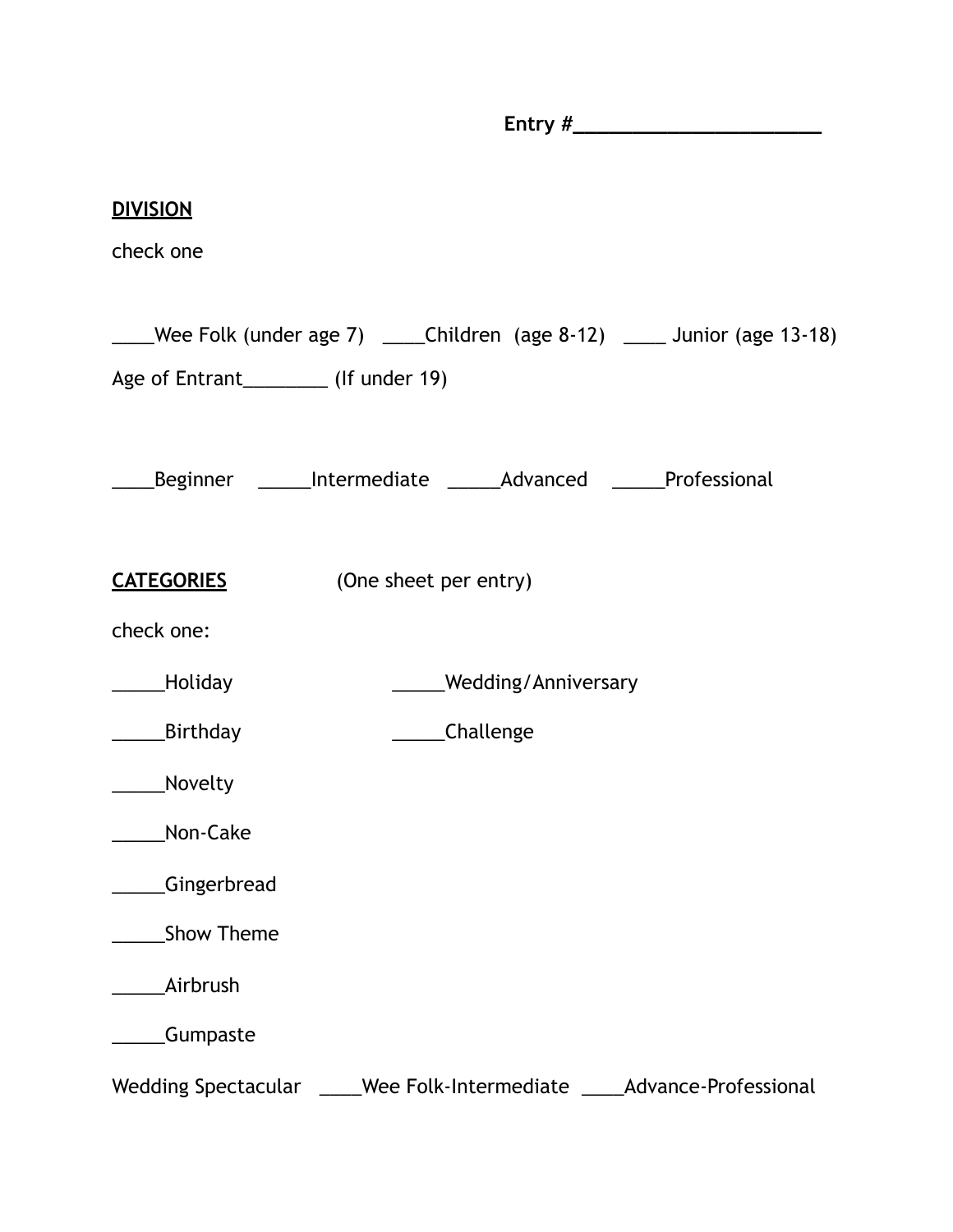## **SHORT DESCRIPTION OF SUGAR ART**:

# \_\_\_\_\_\_\_\_\_\_\_\_\_\_\_\_\_\_\_\_\_\_\_\_\_\_\_\_\_\_\_\_\_\_\_\_\_\_\_\_\_\_\_\_\_\_\_\_\_\_\_\_\_\_\_\_\_\_\_\_\_\_\_\_\_\_ \_\_\_\_\_\_\_\_\_\_\_\_\_\_\_\_\_\_\_\_\_\_\_\_\_\_\_\_\_\_\_\_\_\_\_\_\_\_\_\_\_\_\_\_\_\_\_\_\_\_\_\_\_\_\_\_\_\_\_\_\_\_\_\_\_\_ \_\_\_\_\_\_\_\_\_\_\_\_\_\_\_\_\_\_\_\_\_\_\_\_\_\_\_\_\_\_\_\_\_\_\_\_\_\_\_\_\_\_\_\_\_\_\_\_\_\_\_\_\_\_\_\_\_\_\_\_\_\_\_\_\_\_ \_\_\_\_\_\_\_\_\_\_\_\_\_\_\_\_\_\_\_\_\_\_\_\_\_\_\_\_\_\_\_\_\_\_\_\_\_\_\_\_\_\_\_\_\_\_\_\_\_\_\_\_\_\_\_\_\_\_\_\_\_\_\_\_\_\_ \_\_\_\_\_\_\_\_\_\_\_\_\_\_\_\_\_\_\_\_\_\_\_\_\_\_\_\_\_\_\_\_\_\_\_\_\_\_\_\_\_\_\_\_\_\_\_\_\_\_\_\_\_\_\_\_\_\_\_\_\_\_\_\_\_\_ **FILLED OUT AFTER JUDGING**  # of points received\_\_\_\_\_\_\_\_\_\_\_\_\_ Ribbon: Blue\_\_\_\_\_ Red\_\_\_\_\_ White\_\_\_\_\_ Trophy:\_\_\_\_\_\_\_\_\_\_\_\_\_\_\_\_\_\_\_\_\_ Entry  $\#$ Division\_\_\_\_\_\_\_\_\_\_\_\_\_\_\_\_\_\_\_\_\_\_\_\_\_ Age (if under 19) \_\_\_\_\_\_\_\_\_\_\_\_\_\_\_\_\_\_\_\_ **Decorating Materials Used- List all edible materials used for your entry**  \_\_\_\_\_ Buttercream Icing \_\_\_\_\_Rolled Buttercream \_\_\_\_\_ Royal Icing \_\_\_\_\_Gum Paste \_\_\_\_\_ Rolled Fondant \_\_\_\_\_Confectioners Candy \_\_\_\_\_Confectioners Glaze \_\_\_\_\_Piping Gel \_\_\_\_\_Wafer/Rice Paper \_\_\_\_\_Color Flow (run sugar)

\_\_\_\_\_\_\_\_\_\_\_\_\_\_\_\_\_\_\_\_\_\_\_\_\_\_\_\_\_\_\_\_\_\_\_\_\_\_\_\_\_\_\_\_\_\_\_\_\_\_\_\_\_\_\_\_\_\_\_\_\_\_\_\_\_\_